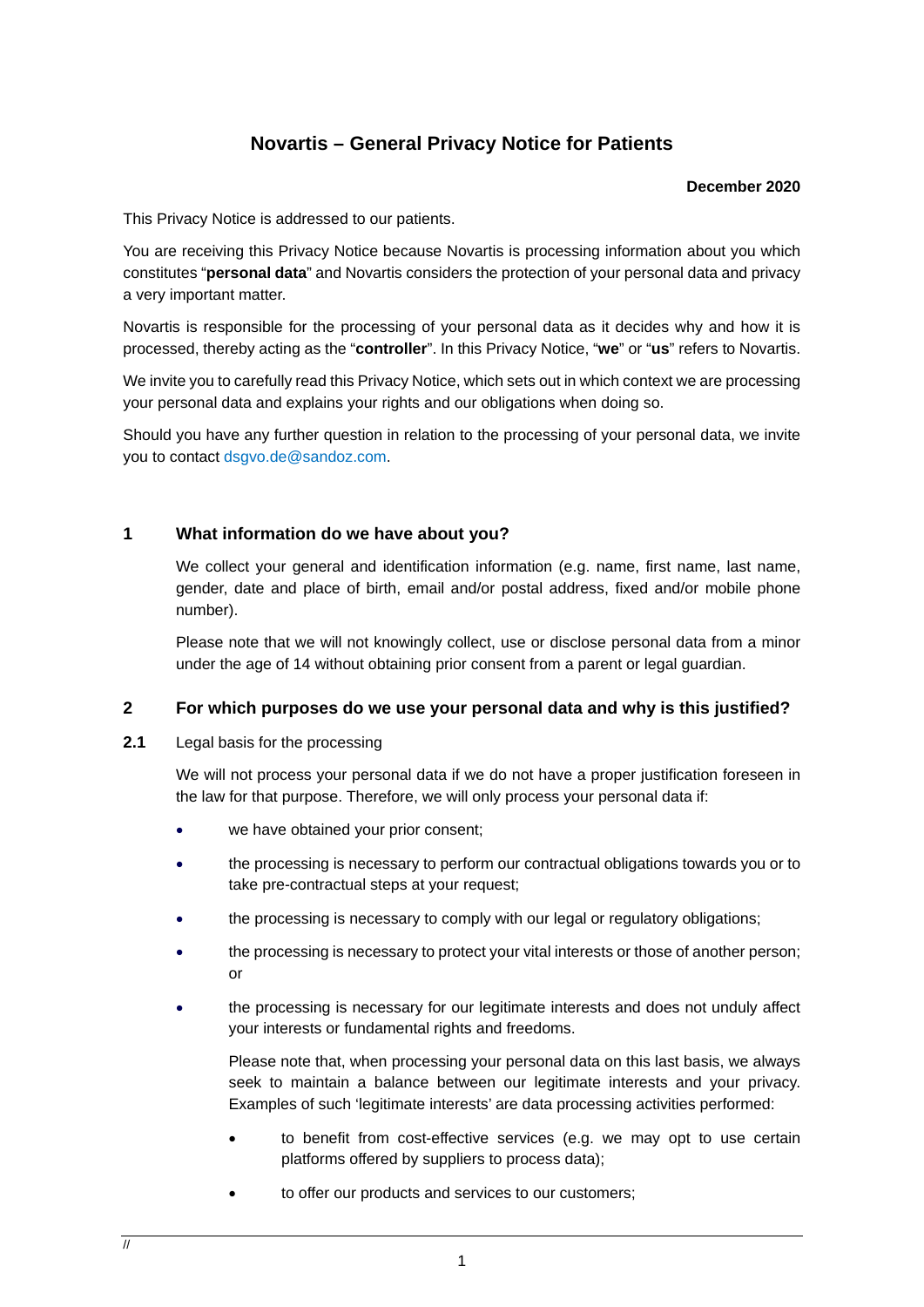- to prevent fraud or criminal activity, misuses of our services and products as well as the security of our IT systems, architecture and networks;
- to sell any part of our business or its assets or to enable the acquisition of all or part of our business or assets by a third party; and
- to meet our corporate and social responsibility objectives.
- **2.2** Purposes of the processing

We always process your personal data for a specific purpose and only process the personal data which is relevant to achieve that purpose. In addition to the specific purposes identified on the first two pages, we also process your personal data for the following general purposes:

- manage patients' data;
- for pharmacovigilance purposes (tracking of side effects);
- improve our products and services;
- research, development and commercialization of products;
- scientific research purposes or statistical purposes subject to appropriate safeguards such as pseudonymisation;
- training or educational purposes within or outside Novartis;
- provide you with adequate and updated information about disease, drugs, as well as our product and services;
- organize patients support or assistance programs (including connecting you with health resources and patients associations upon your request) and patients testimonials;
- answer any questions or requests you may have;
- manage our IT resources, including infrastructure management and business continuity;
- preserve the company's economic interests and ensure compliance and reporting (such as complying with our policies and local legal requirements, tax and deductions, managing alleged cases of misconduct or fraud, conducting audits and defending litigation);
- manage mergers and acquisitions involving our company;
- archiving and record-keeping; and
- any other purposes imposed by law and authorities.

# **3 Who has access to your personal data and to whom are they transferred?**

We will not sell, share, or otherwise transfer your personal data to third parties other than those indicated in this Privacy Notice.

In the course of our activities and for the same purposes as those listed in this Privacy Notice, your personal data can be accessed by, or transferred to the specific third parties identified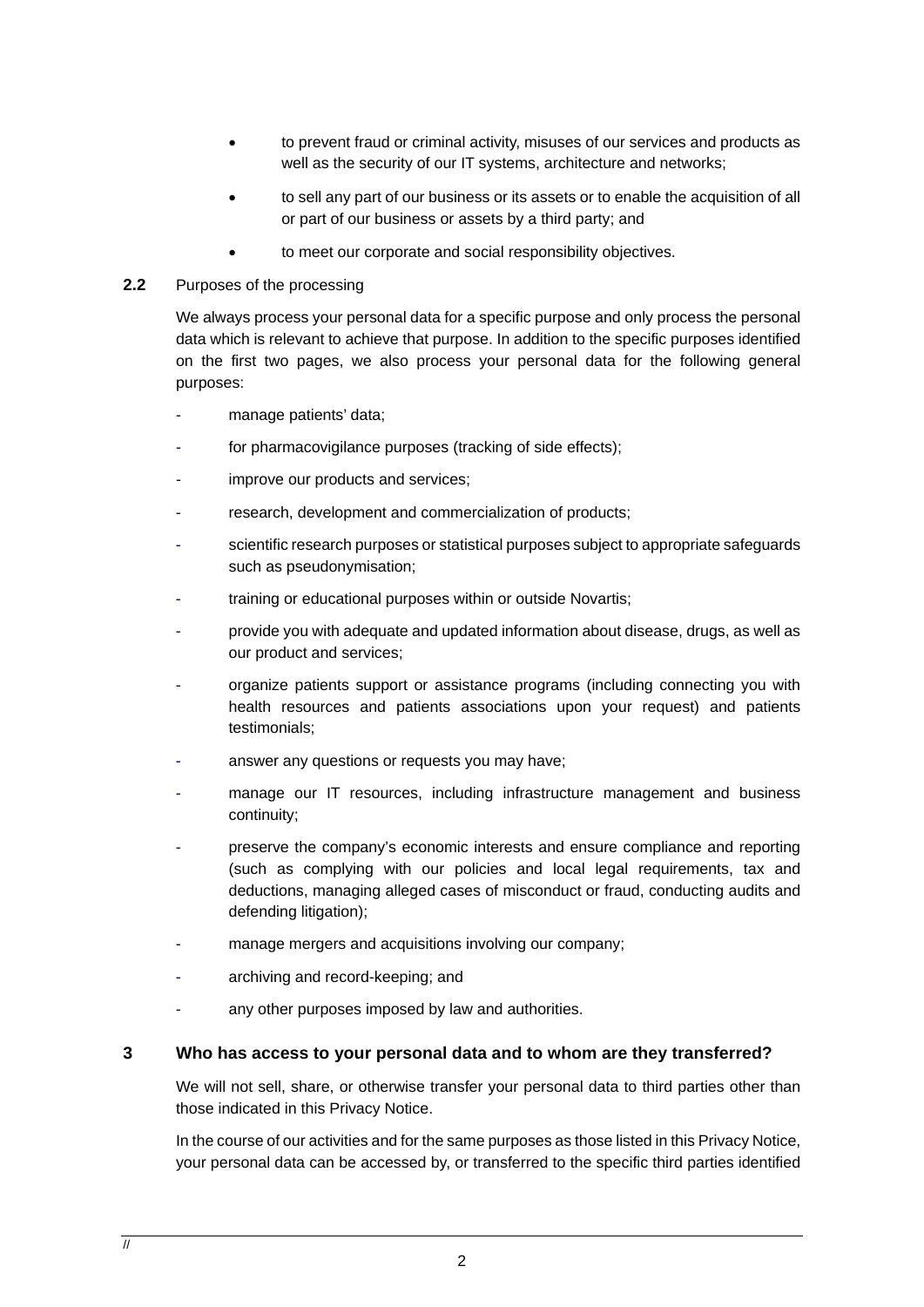in Part I above and to the following categories of recipients, on a need to know basis to achieve such purposes:

- our personnel (including personnel, departments or other companies of the Novartis group);
- our suppliers and services providers that provide services and products to us;
- our IT systems providers, cloud service providers, database providers and consultants;
- any third party to whom we assign or novate any of our rights or obligations; and
- our advisors and external lawyers in the context of the sale or transfer of any part of our business or its assets.

The above third parties are contractually obliged to protect the confidentiality and security of your personal data, in compliance with applicable law.

Your personal data can also be accessed by or transferred to any national and/or international regulatory, enforcement, public body or court where we are required to do so by applicable law or regulation or at their request.

The personal data we collect from you may also be processed, accessed or stored in a country outside the country where Novartis is located, which may not offer the same level of protection of personal data.

If we transfer your personal data to external companies in other jurisdictions, we will make sure to protect your personal data by (i) applying the level of protection required under the local data protection/privacy laws applicable to Novartis, (ii) acting in accordance with our policies and standards and, (iii) for Novartis located in the European Economic Area (i.e. the EU Member States plus Iceland, Liechtenstein and Norway, the "**EEA**"), unless otherwise specified, only transferring your personal data on the basis of standard contractual clauses approved by the European Commission. You may request additional information in relation to international transfers of personal data and obtain a copy of the adequate safeguard put in place by exercising your rights as set out in Section [6](#page-3-0) below.

For intra-group transfers of personal data to our group companies (which you can identify by clicking this link [https://www.novartis.com/our-company/contact-us/office](https://www.novartis.com/our-company/contact-us/office-locations?tid=All&name_list=DE)[locations?tid=All&name\\_list=DE,](https://www.novartis.com/our-company/contact-us/office-locations?tid=All&name_list=DE) the Novartis Group has adopted Binding Corporate Rules, a system of principles, rules and tools, provided by European law, in an effort to ensure effective levels of data protection relating to transfers of personal data outside the EEA and Switzerland. Read more about the Novartis Binding Corporate Rules by clicking here [https://www.novartis.com/privacy-policy/novartis-binding-corporate-rules-bcr.](https://www.novartis.com/privacy-policy/novartis-binding-corporate-rules-bcr)

#### **4 How do we protect your personal data?**

We have implemented appropriate technical and organisational measures to provide an adequate level of security and confidentiality to your personal data.

These measures take into account:

- (i) the state of the art of the technology;
- (ii) the costs of its implementation;
- (iii) the nature of the data; and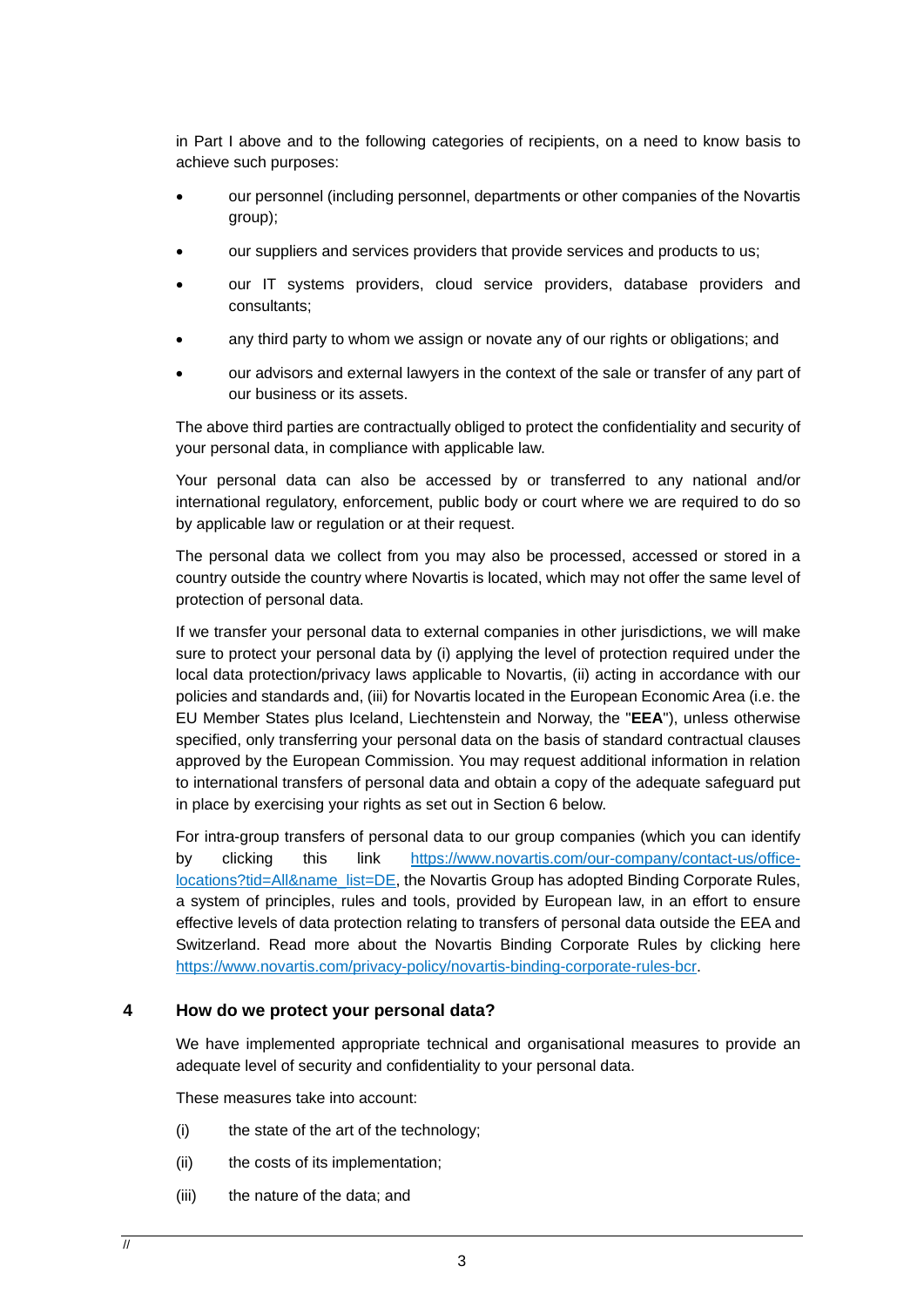(iv) the risk of the processing.

The purpose thereof is to protect it against accidental or unlawful destruction or alteration, accidental loss, unauthorized disclosure or access and against other unlawful forms of processing.

Moreover, when handling your personal data, we:

- only collect and process personal data which is adequate, relevant and not excessive, as required to meet the above purposes;
- ensure that your personal data remains up to date and accurate (for the latter, we may request you to confirm the personal data we hold about you. You are also invited to spontaneously inform us whenever there is a change in your personal circumstances so we can ensure your personal data is kept up-to-date); and
- process any sensitive data about yourself (including your medical/health related data) you provide in compliance with applicable data protection rules and strictly as required for the relevant purposes listed above. The data is accessed and processed solely by the relevant personnel, under the responsibility of one of our representatives who is subject to an obligation of professional secrecy or confidentiality.

# **5 How long do we store your personal data?**

We will only retain your personal data for as long as necessary to fulfil the purpose for which it was collected or to comply with legal or regulatory requirements.

The retention period is set out at the beginning of this Privacy Notice. When this period expires, your personal data is removed from our active systems.

#### <span id="page-3-0"></span>**6 What are your rights and how can you exercise them?**

You may exercise the following rights under the conditions and within the limits set forth in the law:

- the right to access your personal data as processed by us and, if you believe that any information relating to you is incorrect, obsolete or incomplete, to request its correction or updating;
- the right to request the erasure of your personal data or the restriction thereof to specific categories of processing;
- the right to withdraw your consent at any time, without affecting the lawfulness of the processing before such withdrawal;
- the right to object, in whole or in part, to the processing of your personal data; and
- the right to request its portability, i.e. that the personal data you have provided to us be returned to you or transferred to the person of your choice, in a structured, commonly used and machine-readable format without hindrance from us and subject to your confidentiality obligations.

If you have a question or want to exercise the above rights, you may send an email to [dsgvo.de@sandoz.com.](mailto:dsgvo.de@sandoz.com)